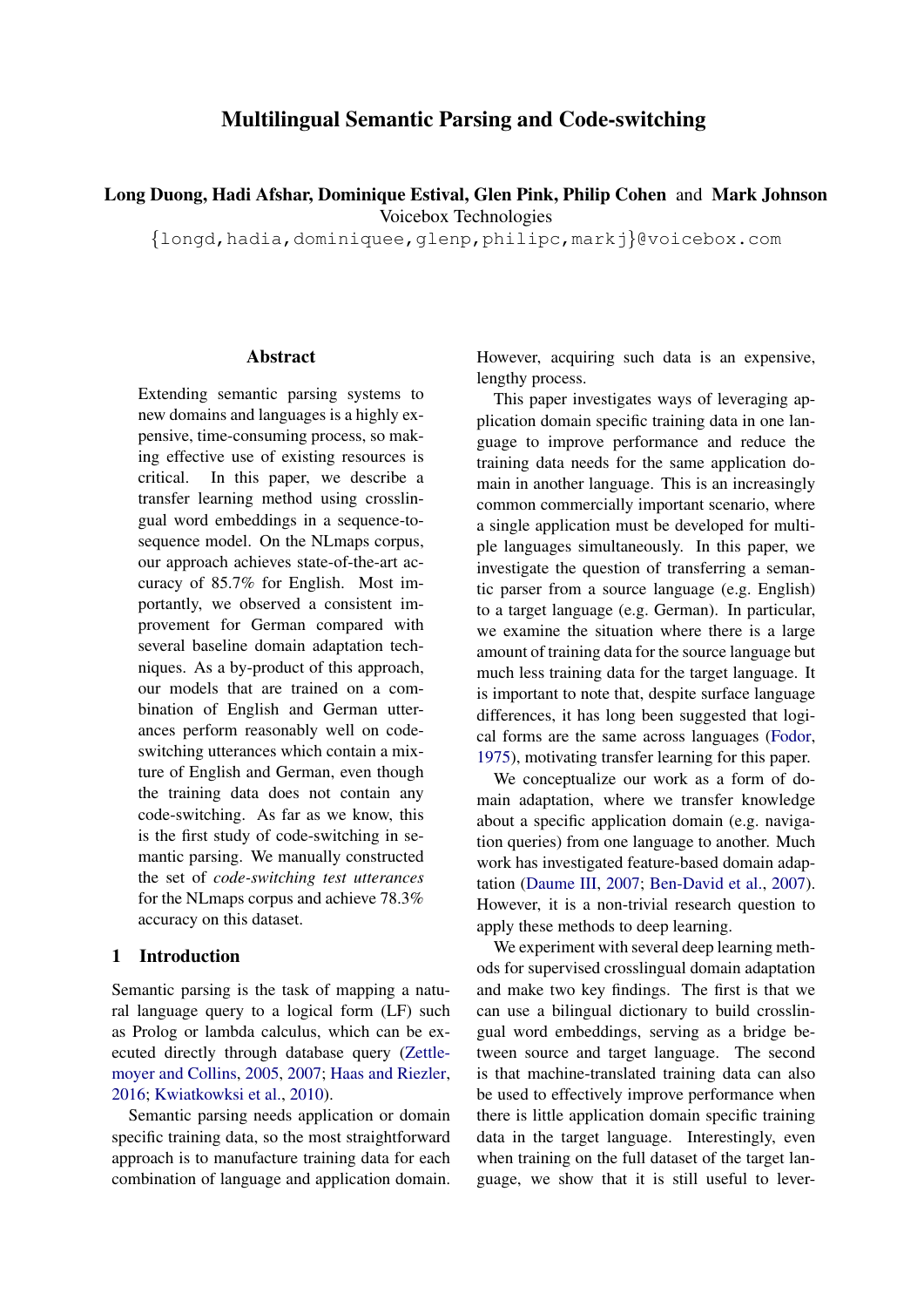age information from the source language through crosslingual word embeddings. We set new stateof-the-art results on the NLmaps corpus.

Another benefit of joint training of the model is that a single model has the capacity to understand both languages. We show this gives the model the ability to parse code-switching utterances, where the natural language query contains a mixture of two languages. Being able to handle code-switching is valuable in real-world applications that expect spoken natural language input in a variety of settings and from a variety of speakers. Many people around the world are bilingual or multilingual, and even monolingual speakers are liable to use foreign expressions or phrases. Real systems must be able to handle that kind of input, and the method we propose is a simple and efficient way to extend the capabilities of an existing system.

As far as we know, this is the first study of codeswitching in semantic parsing. We constructed a new set of *code-switching test utterances* for the NLmaps corpus. Our jointly trained model obtains a logical form exact match accuracy of 78.3% on this test set.

Our contributions are:

- We achieve new state-of-the-art results on the English and German versions of the NLmaps corpus (85.7% and 83.0% respectively).
- We propose a method to incorporate bilingual word embeddings into a sequence-tosequence model, and apply it to semantic parsing. To the best of our knowledge, we are the first to apply crosslingual word embedding in a sequence-to-sequence model.
- Our joint model allows us to also process input with code-switching. We develop a new dataset for evaluating semantic parsing on code-switching input which we make publicly available. $<sup>1</sup>$  $<sup>1</sup>$  $<sup>1</sup>$ </sup>

# 2 Related work

Deep learning and the sequence-to-sequence approach in particular have achieved wide success in many applications, reaching state-of-the-art performance for semantic parsing [\(Jia and Liang,](#page-9-1) [2016;](#page-9-1) [Dong and Lapata,](#page-8-4) [2016\)](#page-8-4), machine translation [\(Luong et al.,](#page-9-2) [2015b\)](#page-9-2), image caption gen-

<span id="page-1-0"></span>1 github.com/vbtagitlab/code-switching

eration [\(Xu et al.,](#page-10-2) [2015\)](#page-10-2), and speech recognition [\(Chorowski et al.,](#page-8-5) [2014,](#page-8-5) [2015\)](#page-8-6). Nevertheless, transferring information in a deep learning model about a source language to a target language is still an open research question, and is the focus of this paper.

Our work falls under crosslingual transfer learning category: we want to transfer a semantic parser from one language to another language. The assumption is that there is sufficient application domain specific training data in a source language to train a semantic parser, but only a small amount of application domain specific training data in the target language. We would like to leverage the source language training data to improve semantic parsing in the target language. It is common to exploit the shared structures between languages for POS tagging and Noun Phrase bracketing [\(Yarowsky](#page-10-3) [and Ngai,](#page-10-3) [2001\)](#page-10-3), dependency parsing (Täckström [et al.,](#page-9-3) [2012;](#page-9-3) [McDonald et al.,](#page-9-4) [2013\)](#page-9-4), named entity recognition [\(Tsai et al.,](#page-9-5) [2016;](#page-9-5) [Nothman et al.,](#page-9-6) [2013\)](#page-9-6) and machine translation [\(Zoph et al.,](#page-10-4) [2016\)](#page-10-4). However, as far as we know, there is no prior work on crosslingual transfer learning for semantic parsing, which is the topic of this paper.

There are several common techniques for transfer learning across domains. The simplest approach is *Fine Tune*, where the model is first trained on the source domain and then finetuned on the target domain [\(Watanabe et al.,](#page-9-7) [2016\)](#page-9-7). Using some form of regularization (e.g.  $L_2$ ) to encourage the target model to remain similar to the source model is another common approach [\(Duong et al.,](#page-8-7) [2015a\)](#page-8-7). In this approach, the model is trained in the *cascade* style, where the source model is trained first and then used as in a prior when training the target model. It is often beneficial to *jointly* train the source and target models under a single objective function [\(Col](#page-8-8)[lobert et al.,](#page-8-8) [2011;](#page-8-8) [Firat et al.,](#page-8-9) [2016;](#page-8-9) [Zoph and](#page-10-5) [Knight,](#page-10-5) [2016\)](#page-10-5). Combining source and target data together into a single dataset is a simple way to jointly train for both domains. However, this approach might not work well in the crosslingual case, i.e. transfer from one language to another, because there may not be many shared features between the two languages. We show how to use crosslingual word embeddings ([§3.3.1\)](#page-4-0) as the bridge to better share information between languages.

Instead of combining data, a more sophisticated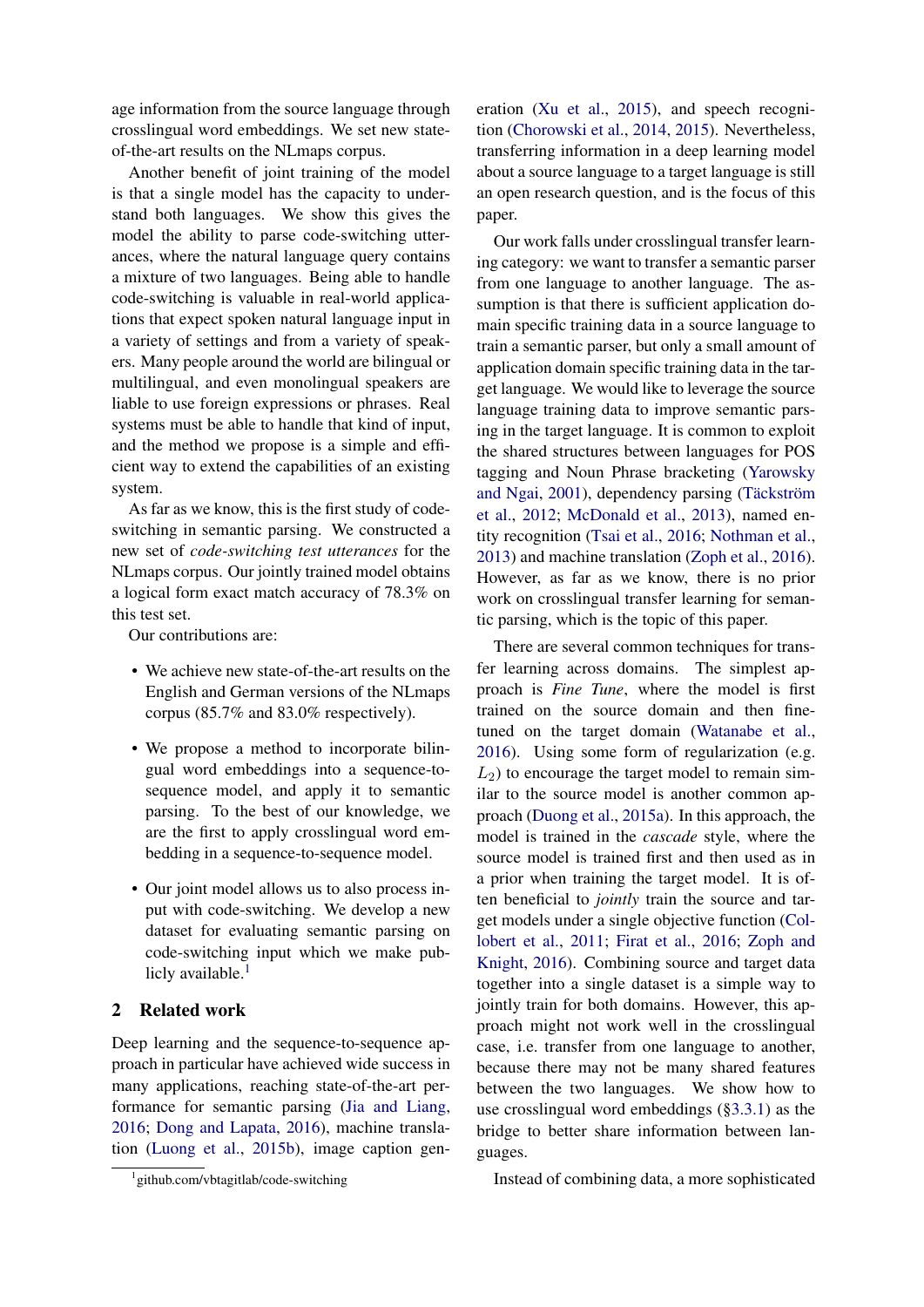<span id="page-2-0"></span>

|                                | GeoQuery ATIS |      |
|--------------------------------|---------------|------|
| Number of utterances           | 880           | 5410 |
| Jia and Liang $(2016)$         | 89.3          | 83.3 |
| Zettlemoyer and Collins (2007) | 86.1          | 84.6 |
| Kočiský et al. (2016)          | 87.3          |      |
| Dong and Lapata (2016)         | 87.1          | 84.6 |
| Liang et al. $(2011)$          | 91.1          |      |
| Kwiatkowksi et al. (2010)      | 88.6          | 82.8 |
| Zhao and Huang $(2015)$        | 88.9          | 84.2 |
| TGT<br>Only                    | 86 1          | 86.1 |

Table 1: Performance of the baseline attentional model (TGT Only) on GeoQuery [\(Zettlemoyer](#page-10-0) [and Collins,](#page-10-0) [2005\)](#page-10-0) and ATIS [\(Zettlemoyer and](#page-10-1) [Collins,](#page-10-1) [2007\)](#page-10-1) dataset compared with prior work. The best performance is shown in bold.

approach for joint training is to modify the model to adapt for both domains (or languages). [Watan](#page-9-7)[abe et al.](#page-9-7) [\(2016\)](#page-9-7) propose a dual output model where each output is used for one domain. [Kim](#page-9-10) [et al.](#page-9-10) [\(2016\)](#page-9-10) extend the feature augmentation approach of [Daume III](#page-8-2) [\(2007\)](#page-8-2) for deep learning by augmenting different models for each domain. In this paper we experiment with multiple encoders for the sequence-to-sequence attentional model, as described in [§3.2.](#page-4-1) While some of the methods we investigate in this paper have been explored in the domain of syntactic parsing - [Tiedemann](#page-9-11) [\(2014\)](#page-9-11) used machine translation for cross-lingual transfer, and [Ammar et al.](#page-8-10) [\(2016\)](#page-8-10) show that a single parser can produce syntactic analyses in multiple languages - our work applies them to semantic parsing.

### <span id="page-2-4"></span>3 Model

We base our approach on the bidirectional sequence-to-sequence (seq2seq) model with attention of [Bahdanau et al.](#page-8-11) [\(2014\)](#page-8-11). This attentional model encodes a source as a sequence of vectors, and generates output by decoding these sequences. At each decoding time step, it "attends" to different parts of the encoded sequence.

On a large dataset, it is difficult to improve on a properly tuned seq2seq model with attention. As Table [1](#page-2-0) shows, our baseline attentional seq2seq model (described below), which we call TGT Only in the figures and tables, achieves competitive results on standard semantic parsing

<span id="page-2-1"></span>

Utterance How many Japanese restaurants are there in Paris ?

Figure 1: The baseline attentional model as applied to our tasks. The input is the natural language utterance and the output is the logical form.

datasets. We begin by describing the basic attentional model and then present our methods for transfer learning to different languages.

### <span id="page-2-3"></span>3.1 Baseline attentional model

The baseline attentional seq2seq model (TGT  $Onl$  is shown in Figure [1.](#page-2-1) The source utterance is represented as a sequence of vectors  $S_1, S_2, \ldots, S_m$ . Each  $S_i$  is the output of an embeddings lookup. The model has two main components: an encoder and a decoder. For the encoder, we use a bidirectional recurrent neural network (RNN) with Gated Recurrent Units (GRU) [\(Pezeshki,](#page-9-12) [2015\)](#page-9-12). The source utterance is encoded as a sequence of vectors  $H_S$  =  $(H_S^1, H_S^2, \ldots, H_S^m)$  where each vector  $H_S^j$  $S<sup>j</sup>$  (1  $\leq$  $j \leq m$ ) is the concatenation of the hidden states of the forward and backward GRU at time j.

The attention mechanism is added to the model through an alignment matrix  $\alpha \in \mathbb{R}^{n \times m}$ , where n is the number of target tokens in the logical form. We add  $\langle s \rangle$  and  $\langle s \rangle$  to mark the start and end of the target sentence. The "glimpse" vector  $c_i$  of the source when generating  $w_i$  is  $c_i = \sum_j \alpha_{ij} H_{\mathcal{S}}^j$  $\frac{\jmath}{S}$ . The decoder is another RNN with GRU unit. At each time step, the decoder RNN receives  $c_i$  in addition to the previously-output word. Thus, the hidden state<sup>[2](#page-2-2)</sup> at time  $i$  of the decoder is defined as  $H_T^i = \text{GRU}(H_T^{i-1})$  $T^{i-1}_T, c_i, w_{i-1}$ , which is used to

<span id="page-2-2"></span> $2$ The GRU also carries a memory cell, along with the hidden state; we exclude this from the presentation for clarity of notation.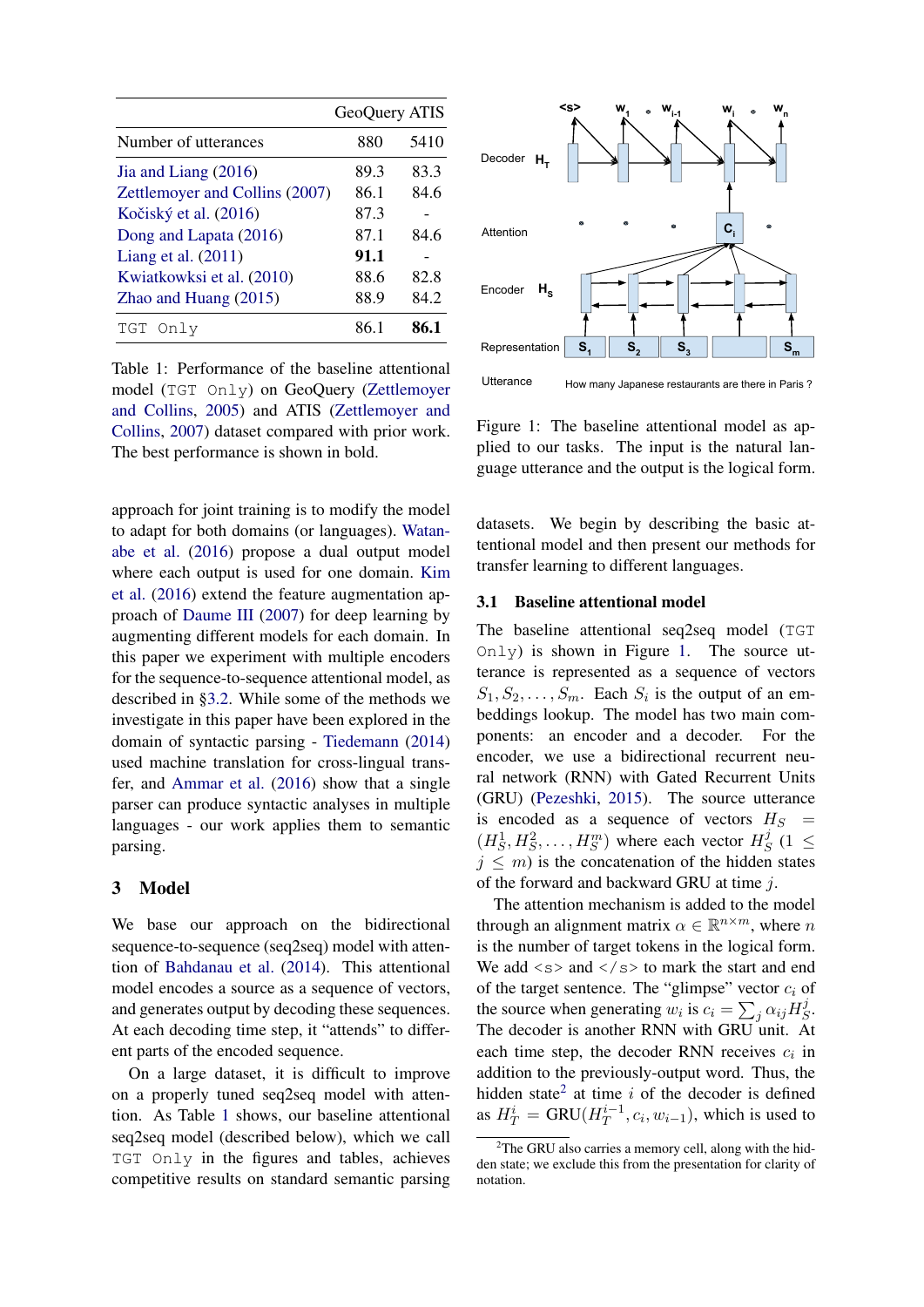<span id="page-3-1"></span>

| <b>Train</b>    |                                                                                                                                              |  |
|-----------------|----------------------------------------------------------------------------------------------------------------------------------------------|--|
| Utt-original:   | What is the homepage of the cinema Cinéma Chaplin in Paris?                                                                                  |  |
| LF-original:    | query(area(keyval('name', 'Paris'), keyval('is_in:country', 'France')), nwr(keyval('name',<br>'Cinéma_Chaplin')), qtype(findkey('website'))) |  |
| Utt-converted:  | What is the homepage of the cinema UNK UNK in Paris?                                                                                         |  |
| LF-converted:   | query(area(keyval('name','Paris'), keyval('is_in:country','France')), nwr(keyval('name','UNK_UNK')),<br>qtype(findkey('website')))           |  |
| <b>Test</b>     |                                                                                                                                              |  |
| Utt-original:   | Would you tell me the phone number of Guru Balti in Edinburgh?                                                                               |  |
| Utt-converted:  | Would you tell me the phone number of UNK UNK in Edinburgh?                                                                                  |  |
| LF-predicted:   | query(area(keyval(name,City_of_Edinburgh)),nwr(keyval(name,UNK_UNK)),qtype(findkey(phone)))                                                  |  |
| LF-lexicalised: | query(area(keyval(name,City_of_Edinburgh)),nwr(keyval(name,'Guru_Balti')),<br>qtype(findkey(phone))                                          |  |

Figure 2: Handling of unknown word at train and test times. Training examples containing capitalised low-frequency words are duplicated: in one copy, the capitalised low-frequency words are kept in both the utterance (Utt-original) and the LF (LF-original), while in the other copy they are replaced with the symbol UNK in both the utterance (Utt-converted) and the LF (LF-converted). At test time, unknown words in the input utterance are replaced with UNK symbols (in Utt-converted); the UNK symbols in the predicted LF (LF-predicted) are then replaced with the unknown words (LF-lexicalised).

predict word  $w_i$ :

$$
p(w_i \mid w_1 \cdots w_{i-1}, H_S) = \text{softmax}(g(H_T^i)) \tag{1}
$$

where  $g$  is a linear transformation.

We use 70 dimensions for both the hidden states and memory cells in the source GRUs and 60 dimensions for target GRUs. We train this model using RMSprop [\(Tieleman and Hinton,](#page-9-13) [2012\)](#page-9-13) to minimize the negative log-likelihood using a minibatch of 256 and early stopping on development data. The initial learning rate is 0.002 and is decayed with decay rate 0.1 if we did not observe any improvement after 1000 iterations. The gradients are rescaled if their  $L_2$  norm is greater than 10. We implemented dropout for both source and target GRU units [\(Srivastava et al.,](#page-9-14) [2014\)](#page-9-14) with input and output dropout rates of 40% and 25% respectively. The initial state of the source GRU is trainable, and the initial state of target GRU is initialized with the final states of the source GRUs. The nonembeddings weights are initialized using Xavier initialization [\(Glorot and Bengio,](#page-8-12) [2010\)](#page-8-12). We also tried stacking several layers of GRUs but did not observe any significant improvement. Choice of hyper-parameters will be discussed in more detail in [§4.2.](#page-5-0)

We initialize the word embeddings in the model with pre-trained monolingual word embeddings trained on a Wikipedia dump using word2vec [\(Mikolov et al.,](#page-9-15) [2013\)](#page-9-15). We use monolingual word embeddings for all models except for the jointly trained model, where we instead use crosslingual word embeddings ([§3.3.1\)](#page-4-0).

In order to handle unknown words, during training, all words that are low frequency and capitalized are replaced with the special symbol UNK in both utterance and logical form. Effectively, we target low-frequency named entities in the dataset. This is a simple but effective version of delexicalization, which does not require a named entity recognizer.[3](#page-3-0) However, unlike previous work [\(Jia](#page-9-1) [and Liang,](#page-9-1) [2016;](#page-9-1) [Gulcehre et al.,](#page-8-13) [2016;](#page-8-13) [Gu et al.,](#page-8-14) [2016\)](#page-8-14), we also retain the original sentence in the training data, which results in a substantial performance improvement. The intuition is that the model is capable of learning a useful signal even for very rare words. During test time, we replace (from left to right) the UNK in the logical form with the corresponding word in the source utterance. Figure [2](#page-3-1) shows examples of handling unknown words during training and testing. At train time, the two words *Cinéma* and *Chaplin* are replaced with UNK in both utterance and logical form. At test time, the first and second UNK in the logical form are replaced with the unknown words *Guru* and *Balti* from the test utterance. We implement this attentional model as our baseline. We now detail our methods for transferring learning to other languages.

<span id="page-3-0"></span><sup>&</sup>lt;sup>3</sup>Using named entity recognition would be another solution but we did not want to rely on additional resources.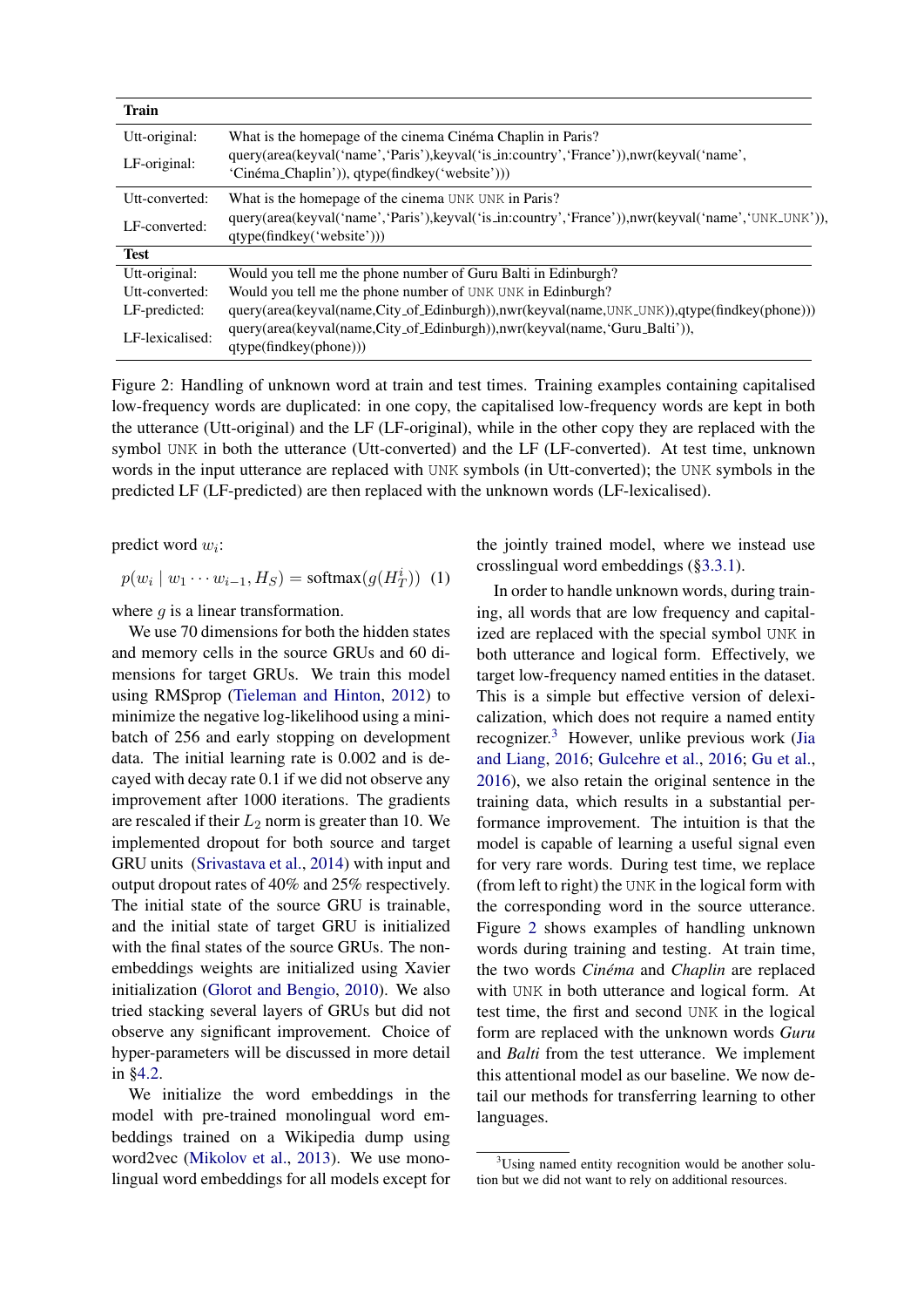<span id="page-4-2"></span>

Figure 3: Dual encoder model where each language has a separate encoder but both share the same decoder. Each training mini-batch only has monolingual input, so only one encoder is used for each mini-batch.

### <span id="page-4-1"></span>3.2 **Dual** encoder model

Multi-task learning is a common approach for neural domain adaptation [\(Watanabe et al.,](#page-9-7) [2016;](#page-9-7) [Duong et al.,](#page-8-15) [2015b;](#page-8-15) [Collobert et al.,](#page-8-8) [2011;](#page-8-8) [Luong](#page-9-16) [et al.,](#page-9-16) [2015a\)](#page-9-16). In this approach, the source and target domains are jointly trained under a single objective function. The idea is that many parameters can be shared between the source and target domains, and the errors in the source domain can inform the target domain and vice versa. Following this idea, we extend the baseline attentional model ([§3.1\)](#page-2-3) to dual encoders, one for the source language and another for the target language. In this work, we perform the evaluation with English and German as both source and target languages, i.e. in both directions (depending on the model). The decoder is shared across languages as shown in Figure [3.](#page-4-2) We refer to this as our Dual model. The glimpse vector  $c_i$  will be calculated using either the source or target RNN encoder, motivated by the fact that both source and target languages use the same target logical form. The model is trained on the combined data of both the source and target languages. For each mini-batch, we only use the source or target language data, and make use of the corresponding RNN encoder.

#### <span id="page-4-3"></span>3.3 **All** model

Another straightforward domain adaptation technique is to combine the source and target language data. We create a new training data set

 $D_{all} = D_s \cup D_t$  where  $D_s$  and  $D_t$  are the training data for source and target language. We refer to this as our All model. The All model is a Dual model, but both source and target RNNs are shared and only the embedding matrices are different between source and target languages.

# <span id="page-4-0"></span>3.3.1 Crosslingual word embeddings

Overcoming lexical differences is a key challenge in crosslingual domain adaptation. Prior work on domain adaptation found features that are common across languages, such as high-level linguistic features extracted from the World Atlas of Language Structures [\(Dryer and Haspelmath,](#page-8-16) [2013\)](#page-8-16), crosslingual word clusters (Täckström et al., [2012\)](#page-9-3) and crosslingual word embeddings [\(Ammar et al.,](#page-8-10) [2016\)](#page-8-10). Here, we extend crosslingual word embeddings as the crosslingual features for semantic parsing.

We train crosslingual word embeddings across source and target languages following the approach of [Duong et al.](#page-8-17) [\(2016\)](#page-8-17), who achieve high performance on several monolingual and crosslingual evaluation metrics. Their work is essentially a multilingual extension of word2vec, where they use a context in one language to predict a target word in another language. The target words in the other language are obtained by looking up that word in a bilingual dictionary. Thus, the input to their model is monolingual data in both languages and a bilingual dictionary. We use monolingual data from pre-processed Wikipedia dump [\(Al-Rfou et al.,](#page-8-18) [2013\)](#page-8-18) with bilingual dictionary from Panlex [\(Kamholz et al.,](#page-9-17) [2014\)](#page-9-17).

We initialize the seq2seq source embeddings of both languages with the crosslingual word embeddings. However, we *do not update* these embeddings. We apply crosslingual word embeddings (+XlingEmb) to the All model ([§3.3\)](#page-4-3) and the Dual encoder model ([§3.2\)](#page-4-1) and jointly train for the source and target language. For other models described in this paper, we initialize with monolingual word embeddings.

#### <span id="page-4-4"></span>3.4 **Trans** model

The above crosslingual word embeddings need a bilingual dictionary to connect between the source and target language. In addition, we can also leverage a machine translation system as the connection between languages. For this case, we define a Trans model, which applies the baseline attentional model with training data  $D_{trans}$  =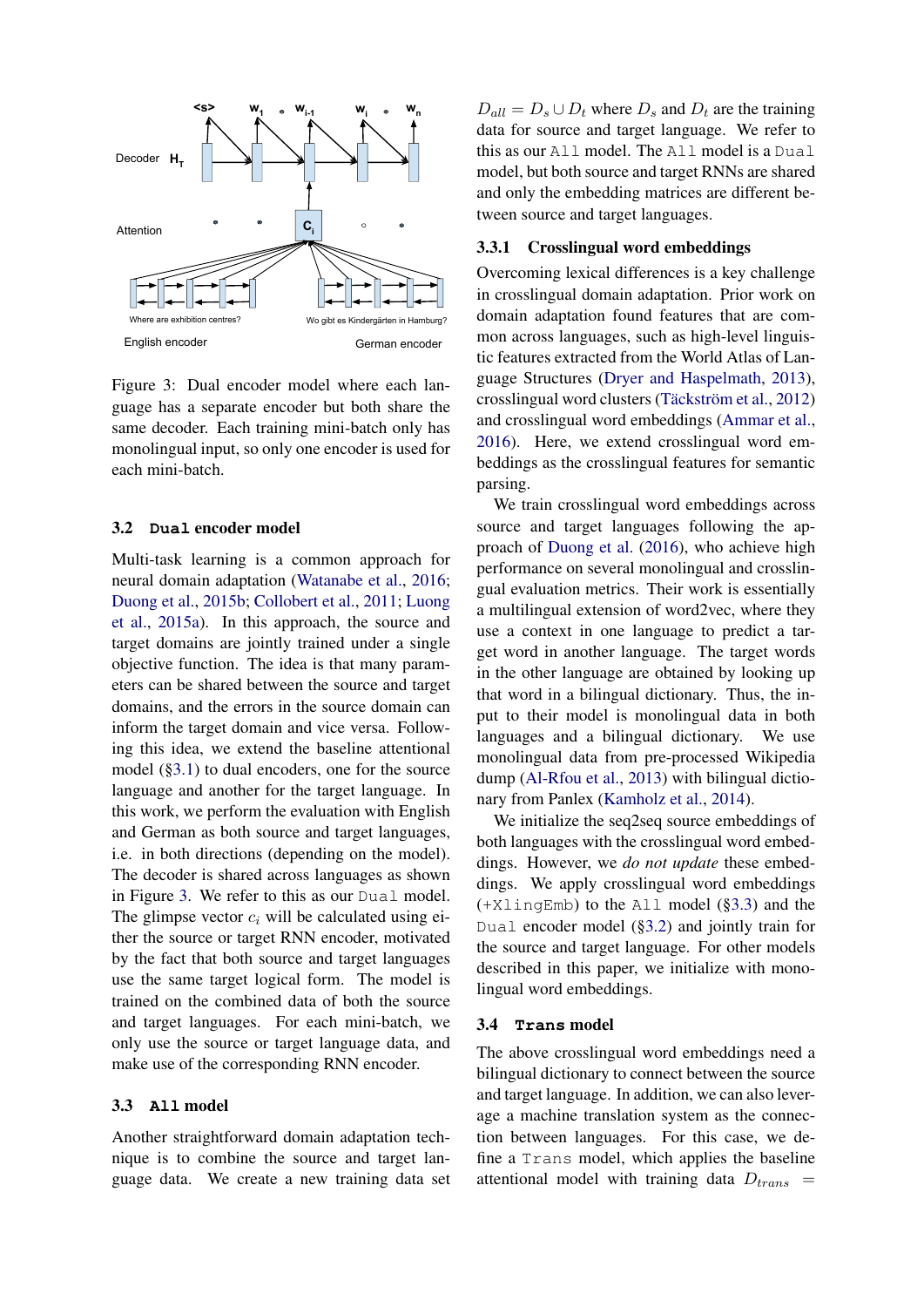<span id="page-5-1"></span>

| English utterance (from NLmaps) | How many universities are there in Paris?                                                                                  |
|---------------------------------|----------------------------------------------------------------------------------------------------------------------------|
| German utterance (from NLmaps)  | Wie viele Universitäten hat Paris?                                                                                         |
| Code-switching (constructed)    | Wie viele Universitäten are there in Paris?                                                                                |
| Logical form                    | query(area(keyval('name','Paris'), keyval('is_in:country','France')),<br>nwr(keyval('amenity','university')),qtype(count)) |

Table 2: Example of data from the NLmaps corpus. The English and German utterances are translations of each other and they share the same logical form. We constructed code-switching utterances for all the logical forms in the NLmaps test corpus.

translate $(D_s)\cup D_t$ , where translate is the function to translate the data from the source language to the target language. For the experiments reported in this paper, we use Google Translate [\(Wu et al.,](#page-10-7) [2016\)](#page-10-7).

# 4 Experiments

In this section, we evaluate the methods proposed in [§3](#page-2-4) for transfer learning for semantic parsing. The aim is to build a parser for a target language with minimum supervision given application domain specific training data for a source language. The question we want to answer is whether it is possible to share information across languages to improve the performance of semantic parsing.

### 4.1 Dataset

We use the NLmaps corpus [\(Haas and Riezler,](#page-8-0) [2016\)](#page-8-0), a semantic parsing corpus for English and German. We evaluated our approach on this corpus because it is the only dataset which provides data in both English and German. Table [2](#page-5-1) presents typical examples from this dataset, together with a constructed code-switching utterance. Utterances from different languages are assigned the same logical forms, thus motivating the approach taken in this paper. We tokenize in way similar to Kočiský et al.  $(2016).<sup>4</sup>$  $(2016).<sup>4</sup>$  $(2016).<sup>4</sup>$  $(2016).<sup>4</sup>$  For each language, the corpus contains 1500 pairs of natural language queries and corresponding logical forms for training and 880 pairs for testing. We use 10% of the training set as development data for early stopping and hyper-parameter tuning. For evaluation, we use exact match accuracy for the logical form (Kočiský et al., [2016\)](#page-9-8).

# <span id="page-5-0"></span>4.2 Hyper-parameter tuning

Hyper-parameter tuning is important for good performance. We tune the baseline attentional model

([§3.1\)](#page-2-3) on the development data by generating 100 configurations which are permutations of different optimizers, source and target RNN sizes, RNN cell type<sup>[5](#page-5-3)</sup>, dropout rates and mini-batch sizes. We then use the same configuration for all other models.

### 4.3 Learning curves

We experimented with transfer learning from  $English \rightarrow German$  and  $German \rightarrow English$ . We use all the data in the NLmaps corpus for the source language and vary the amount of data for the target language. Figure [4](#page-6-0) shows the learning curve for transfer learning in both directions.

The first observation is that the baseline attentional model trained on the target only (TGT Only) is very robust when trained on large datasets but performs poorly on small datasets. The Dual model performs similarly to the baseline attentional model for English and slightly worse for German. The simple method of combining the data (All model) performs surprisingly well, especially on small datasets where this model is  $\approx 20\%$  better than the baseline attentional model for both languages. Incorporating crosslingual word embeddings (+XlingEmb) consistently improves the performance for all data sizes. The improvement is more marked for the  $English \rightarrow German$  direction. Finally, if we have a machine translation system, we can further improve the performance on a target language by augmenting the data with translations from the source language. This simple method substantially improves performance on a target language, especially in the small dataset scenario. More surprisingly, if we don't use any target language data and train on  $D_{trans} = \text{translate}(D_s)$  we achieve 61.3% and 48.2% accuracy for English and German respectively (Figure [4\)](#page-6-0). This corresponds to a distant supervision baseline where the

<span id="page-5-2"></span><sup>&</sup>lt;sup>4</sup>We remove quotes, add spaces around parenthesis and separate the question mark at the end of the utterance.

<span id="page-5-3"></span><sup>&</sup>lt;sup>5</sup>We tried with LSTM, GRU and Highway networks.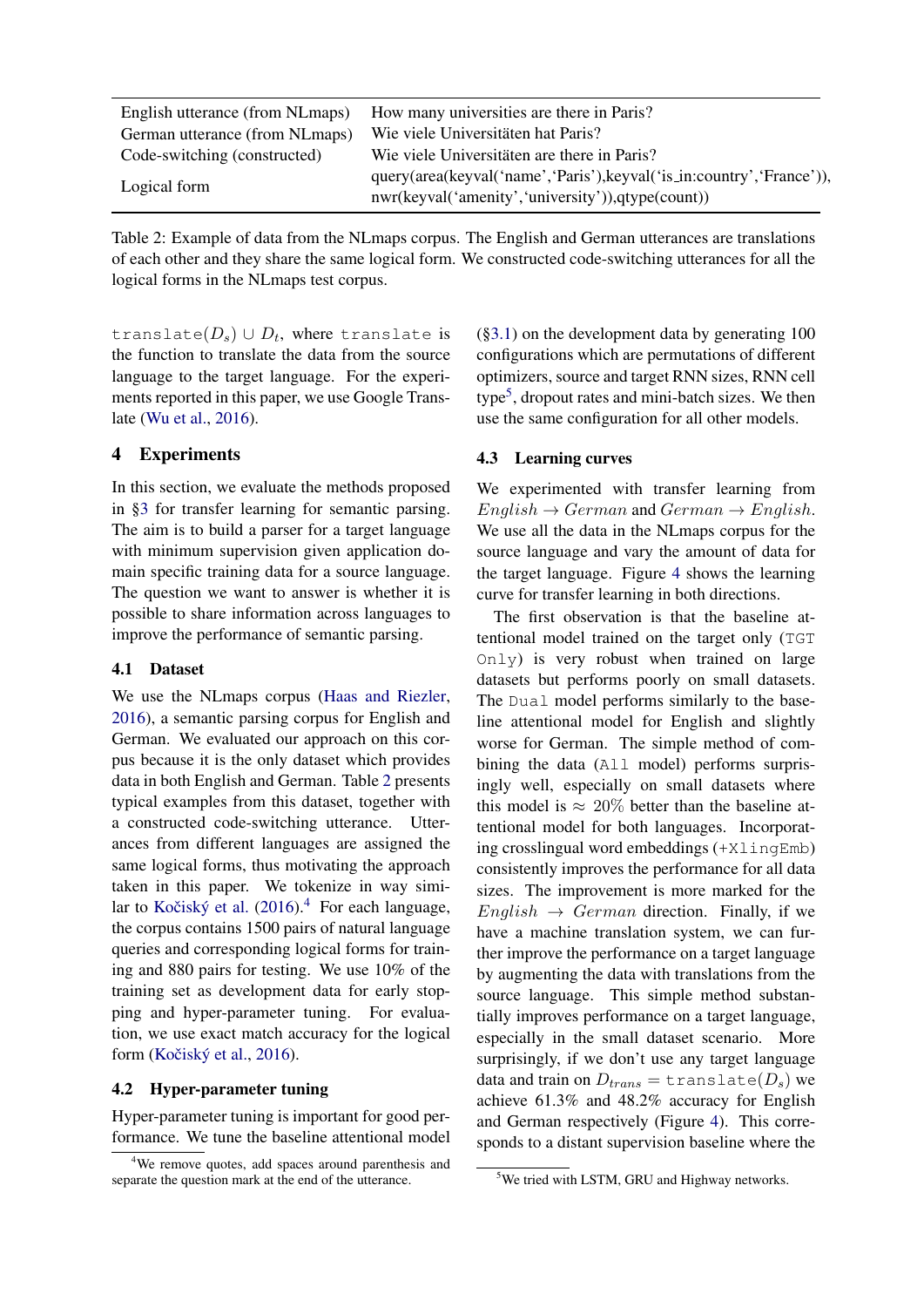<span id="page-6-0"></span>

Figure 4: Learning curves for English and German with various models. TGT Only applies the baseline attentional mode ([§3.1\)](#page-2-3) to the target language data alone. Dual uses the dual encoders from [§3.2.](#page-4-1) All is similar with  $TGT$  Only but trained on the combined data of both languages.  $All+XlingEmb$ , instead of monolingual word embeddings, uses crosslingual word embeddings ([§3.3.1\)](#page-4-0). Trans model uses a machine translation system ([§3.4\)](#page-4-4). At 1500 sentences, since we do not have development data for early stopping, we train the model for exactly 10k iterations.

training data is "silver standard" given by a machine translation system. This baseline is equivalent to supervised learning on 600 and 450 gold sentences on English and German respectively.

We also tried several other models such as *Fine Tune*, where the model is trained on the source language first and then fine tuned on the target language but the performance is similar to the TGT Only model. The other baseline we implemented is  $L_2$ , where we use the source language model as the prior to the target language objective function through an  $L_2$  regularization. However, we did not observe any performance gain, as was also noticed by [Watanabe et al.](#page-9-7) [\(2016\)](#page-9-7).

# 4.4 Discussion

Figure [4](#page-6-0) shows the learning curves at various data points. Table [3](#page-6-1) presents the results for models trained on all target language data (1500 sentences). The Dual encoder performs the worst. The baseline supervised learning on target data only (TGT Only) performs surprisingly well, probably because it is highly tuned. When training on combined English and German data (All model), we observe a slight decrease in performance for both English and German. Even when training on the full target language dataset, using crosslingual word embeddings improves the per-

<span id="page-6-1"></span>

|                         | English | German |
|-------------------------|---------|--------|
| Haas and Riezler (2016) | 68.3    |        |
| Kočiský et al. (2016)   | 78.0    |        |
| Dual                    | 82.3    | 78.1   |
| TGT Only                | 84.2    | 81.3   |
| A 1 1                   | 83.6    | 80.3   |
| All+XlingEmb            | 85.7    | 82.3   |
| Trans                   | 83.8    | 83.0   |

Table 3: Results on the full datasets. The best result is shown in bold.

formance by about 2% in both English and German which highlights the effectiveness of crosslingual word embeddings. As shown in Figure [4,](#page-6-0) adding a machine translation system helps immensely for small datasets. On a full dataset, however, we only observe a small improvement for German but degradation in performance for English using Trans model. This might be because machine translations are hardly perfect. With a high level of confidence when training on full dataset, added translations do not contribute much to the model. Importantly, however, these results are substantially better than the previous state-of-the-art result reported in Kočiský et al. [\(2016\)](#page-9-8).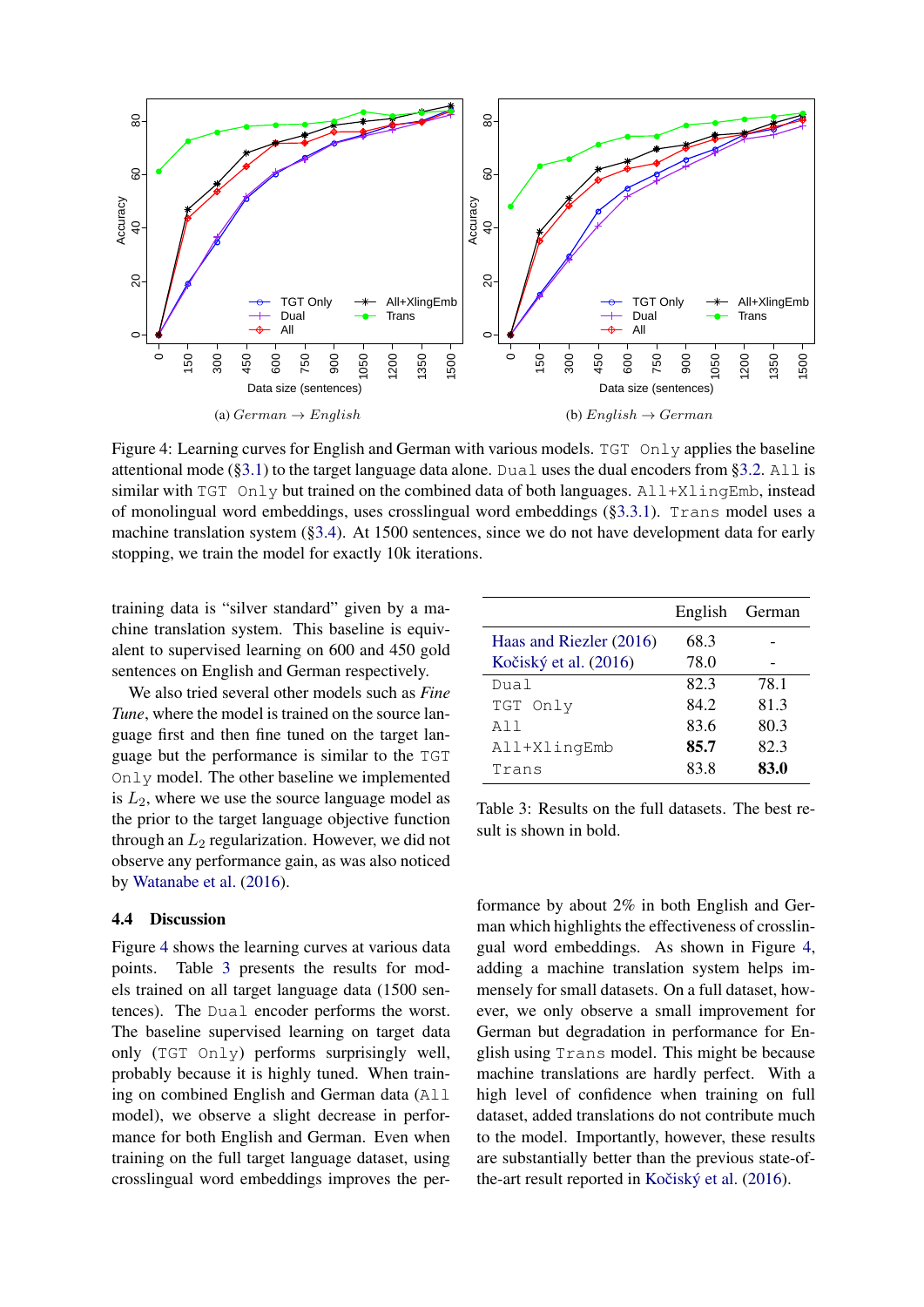<span id="page-7-1"></span>

| Model            | Accuracy |
|------------------|----------|
| German TGT Only  | 14.5     |
| English TGT Only | 16.3     |
| A11              | 76.8     |
| All+XlingEmb     | 78.3     |

Table 4: Accuracy of seq2seq models on the codeswitching test utterances. The monolingual English and German seq2seq models (TGT Only) are trained only on English and German utterances respectively, while the All and All+XlingEmb models are trained on both sets of utterances. The best result is shown in bold.

# 5 Code-switching

An interesting result is that by jointly training the model on both English and German, we can now also handle *code-switching* data, where a natural language utterance is a mixture of English and German. We evaluate our jointly trained model's ability to parse utterances consisting of both English and German on our manually con-structed code-switching testset.<sup>[6](#page-7-0)</sup> An example of constructed code-switching utterance is shown in Table [2.](#page-5-1) Note that our models are only trained on "pure" English and German utterances; there are no code-switching training examples in the input.

Code-switching is a complex linguistic phenomenon and there are different accounts of the socio-linguistic conventions governing its use [\(Poplack,](#page-9-18) [2004;](#page-9-18) [Isurin et al.,](#page-8-19) [2009;](#page-8-19) [MacSwan,](#page-9-19) [2017\)](#page-9-19), as well as of the structural properties of utterances with code-switching [\(Joshi,](#page-9-20) [1982\)](#page-9-20). Here we focus on the simple kind of code-switching where a single phrase is produced in a different language than the rest of the utterance. Our dataset was created by a fluent bilingual speaker who generated code-switching utterances for each of the 880 examples in the NLmaps test set. Approximately half of the utterances are "Denglish" (i.e., a German phrase embedded in an English matrix sentence) and half are "Gamerican" (an English phrase embedded in a German matrix sentence). NLmaps includes English and German utterances for each test example, and where possible our code-switching utterance was a combination of these (some of our code-switching examples diverge from the corresponding English and German utterances if this improves fluency).

Table [4](#page-7-1) presents the results of our models on this new test set. This makes clear that the All+XlingEmb model performs noticeably better than the baseline monolingual models on the code-switching test examples, even though there were no such examples in the training set.

# 6 Conclusion

In this paper, we investigate ways to transfer information from one (source) language to another (target) language in a single semantic parsing application domain. This paper compared various transfer learning models with a strong sequenceto-sequence baseline. We found that a simple method of combining source and target language data works surprisingly well, much better than more complicated methods such as a Dual model or  $L_2$  regularization. If bilingual dictionaries are available, crosslingual word embeddings can be constructed and used to further improve the performance. We observed  $\approx 20\%$  improvement for small datasets compared to the strong baseline attentional model. Moreover, this improvement can almost be doubled if we leverage some machine translation system. Even on the full dataset, our jointly trained model with crosslingual word embeddings gives state-of-the-art results for semantic parsing of the English and German versions of NLmaps corpus.

This paper also investigated the performance of semantic parsers on *code-switching utterances* that combine English and German. We created a new code-switching test set, and showed that our simple jointly trained model with crosslingual word embeddings achieves 78.3% exact match accuracy on this set, which is more than 60% better than a corresponding monolingual sequenceto-sequence model.

For future work, we would like to try delexicalization as part of training and experiment with better ways of handling unknown word such as a copy mechanism [\(Jia and Liang,](#page-9-1) [2016;](#page-9-1) [Gu et al.,](#page-8-14) [2016;](#page-8-14) [Gulcehre et al.,](#page-8-13) [2016\)](#page-8-13). Investigating a more sophisticated network architecture that can perform multilingual semantic parsing more accurately, or with less training data is another fruitful research direction. This work has only scratched the surface in terms of code switching. We would like to exploit the pragmatic and socio-linguistic context to better handle code-switching.

<span id="page-7-0"></span><sup>6</sup> github.com/vbtagitlab/code-switching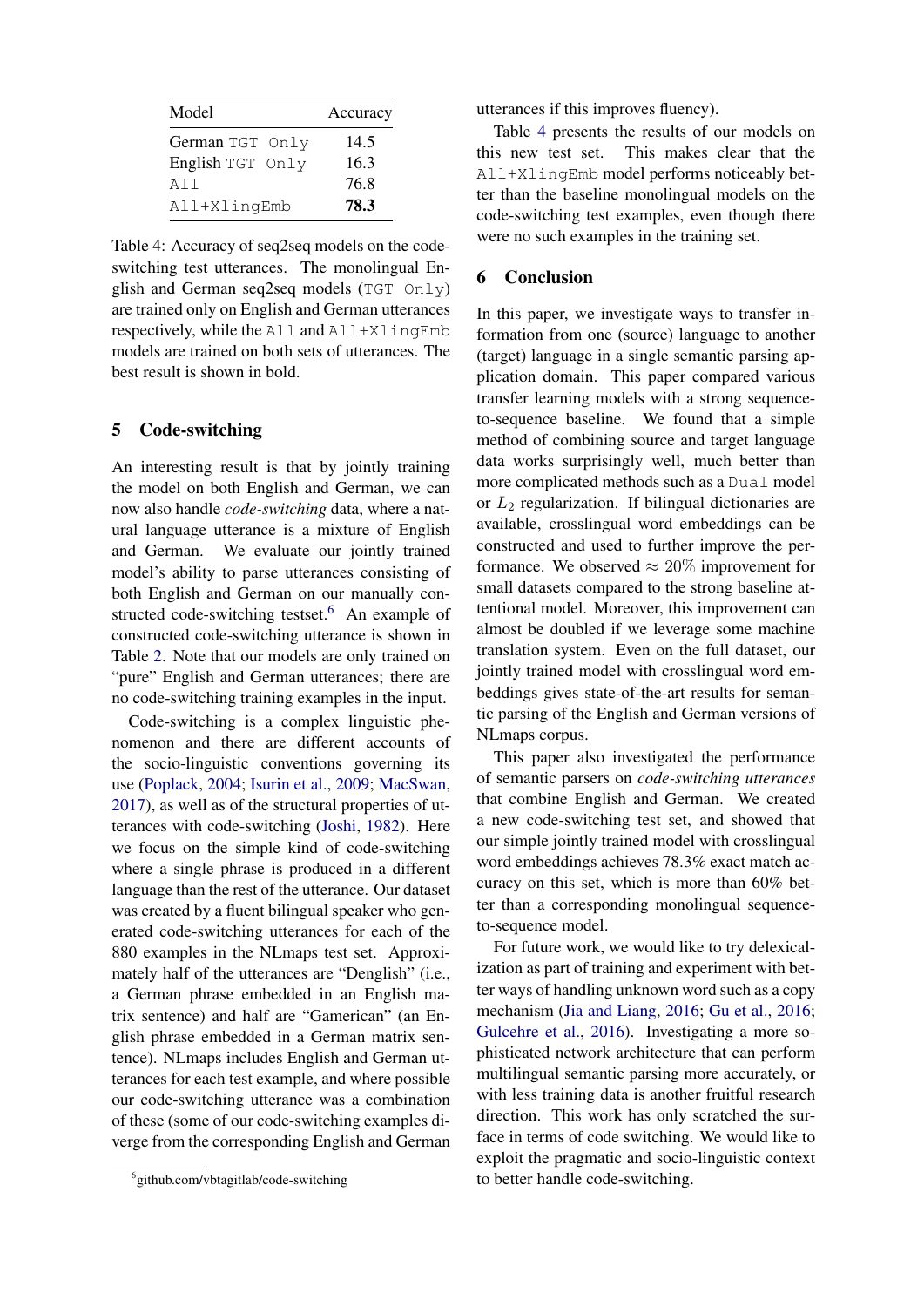### Acknowledgments

We thank the anonymous reviewers for their insightful comments.

### References

- <span id="page-8-18"></span>Rami Al-Rfou, Bryan Perozzi, and Steven Skiena. 2013. Polyglot: Distributed word representations for multilingual NLP. In *Proceedings of the Seventeenth Conference on Computational Natural Language Learning*. pages 183–192.
- <span id="page-8-10"></span>Waleed Ammar, George Mulcaire, Miguel Ballesteros, Chris Dyer, and Noah Smith. 2016. Many languages, one parser. *Transactions of the Association for Computational Linguistics* 4:431–444.
- <span id="page-8-11"></span>Dzmitry Bahdanau, Kyunghyun Cho, and Yoshua Bengio. 2014. Neural machine translation by iointly learning to align and translate.  $C_0RR$ jointly learning to align and translate. abs/1409.0473.
- <span id="page-8-3"></span>Shai Ben-David, John Blitzer, Koby Crammer, and Fernando Pereira. 2007. Analysis of representations for domain adaptation. In P. B. Schölkopf, J. C. Platt, and T. Hoffman, editors, *Advances in Neural Information Processing Systems 19*, MIT Press, pages 137–144.
- <span id="page-8-5"></span>Jan Chorowski, Dzmitry Bahdanau, Kyunghyun Cho, and Yoshua Bengio. 2014. End-to-end continuous speech recognition using attention-based recurrent NN: first results. *CoRR* abs/1412.1602.
- <span id="page-8-6"></span>Jan Chorowski, Dzmitry Bahdanau, Dmitriy Serdyuk, KyungHyun Cho, and Yoshua Bengio. 2015. Attention-based models for speech recognition. *CoRR* abs/1506.07503.
- <span id="page-8-8"></span>Ronan Collobert, Jason Weston, Léon Bottou, Michael Karlen, Koray Kavukcuoglu, and Pavel Kuksa. 2011. Natural language processing (almost) from scratch. *J. Mach. Learn. Res.* 12:2493–2537.
- <span id="page-8-2"></span>Hal Daume III. 2007. Frustratingly easy domain adaptation. In *Proceedings of the 45th Annual Meeting of the Association of Computational Linguistics*. Association for Computational Linguistics, pages 256– 263.
- <span id="page-8-4"></span>Li Dong and Mirella Lapata. 2016. Language to logical form with neural attention. In *Proceedings of the 54th Annual Meeting of the Association for Computational Linguistics (Volume 1: Long Papers)*. Association for Computational Linguistics, pages 33–43.
- <span id="page-8-16"></span>Matthew S. Dryer and Martin Haspelmath, editors. 2013. *WALS Online – walls.info*. Max Planck Institute for Evolutionary Anthropology.
- <span id="page-8-7"></span>Long Duong, Trevor Cohn, Steven Bird, and Paul Cook. 2015a. Low resource dependency parsing: Cross-lingual parameter sharing in a neural network

parser. In *Proceedings of the 53rd Annual Meeting of the Association for Computational Linguistics and the 7th International Joint Conference on Natural Language Processing*. pages 845–850.

- <span id="page-8-15"></span>Long Duong, Trevor Cohn, Steven Bird, and Paul Cook. 2015b. A neural network model for lowresource universal dependency parsing. In *Proceedings of the 2015 Conference on Empirical Methods in Natural Language Processing*. Association for Computational Linguistics, pages 339–348.
- <span id="page-8-17"></span>Long Duong, Hiroshi Kanayama, Tengfei Ma, Steven Bird, and Trevor Cohn. 2016. Learning crosslingual word embeddings without bilingual corpora. In *Proceedings of the 2016 Conference on Empirical Methods in Natural Language Processing*. Association for Computational Linguistics, pages 1285–1295.
- <span id="page-8-9"></span>Orhan Firat, Kyunghyun Cho, and Yoshua Bengio. 2016. Multi-way, multilingual neural machine translation with a shared attention mechanism. In *Proceedings of the 2016 Conference of the North American Chapter of the Association for Computational Linguistics: Human Language Technologies*. pages 866–875.
- <span id="page-8-1"></span>Jerry A. Fodor. 1975. *The Language of Thought*. Harvard University Press.
- <span id="page-8-12"></span>Xavier Glorot and Yoshua Bengio. 2010. Understanding the difficulty of training deep feedforward neural networks. In Yee Whye Teh and Mike Titterington, editors, *Proceedings of the Thirteenth International Conference on Artificial Intelligence and Statistics*. PMLR, volume 9 of *Proceedings of Machine Learning Research*, pages 249–256.
- <span id="page-8-14"></span>Jiatao Gu, Zhengdong Lu, Hang Li, and Victor O.K. Li. 2016. Incorporating copying mechanism in sequence-to-sequence learning. In *Proceedings of the 54th Annual Meeting of the Association for Computational Linguistics (Volume 1: Long Papers)*. pages 1631–1640.
- <span id="page-8-13"></span>Caglar Gulcehre, Sungjin Ahn, Ramesh Nallapati, Bowen Zhou, and Yoshua Bengio. 2016. Pointing the unknown words. In *Proceedings of the 54th Annual Meeting of the Association for Computational Linguistics (Volume 1: Long Papers)*. Association for Computational Linguistics, pages 140–149.
- <span id="page-8-0"></span>Carolin Haas and Stefan Riezler. 2016. A corpus and semantic parser for multilingual natural language querying of openstreetmap. In *Proceedings of the 2016 Conference of the North American Chapter of the Association for Computational Linguistics: Human Language Technologies*. Association for Computational Linguistics, pages 740–750.
- <span id="page-8-19"></span>Ludmila Isurin, Donald Winford, and Kees De Bot. 2009. *Multidisciplinary Approaches to Code Switching*. John Benjamins Publishing.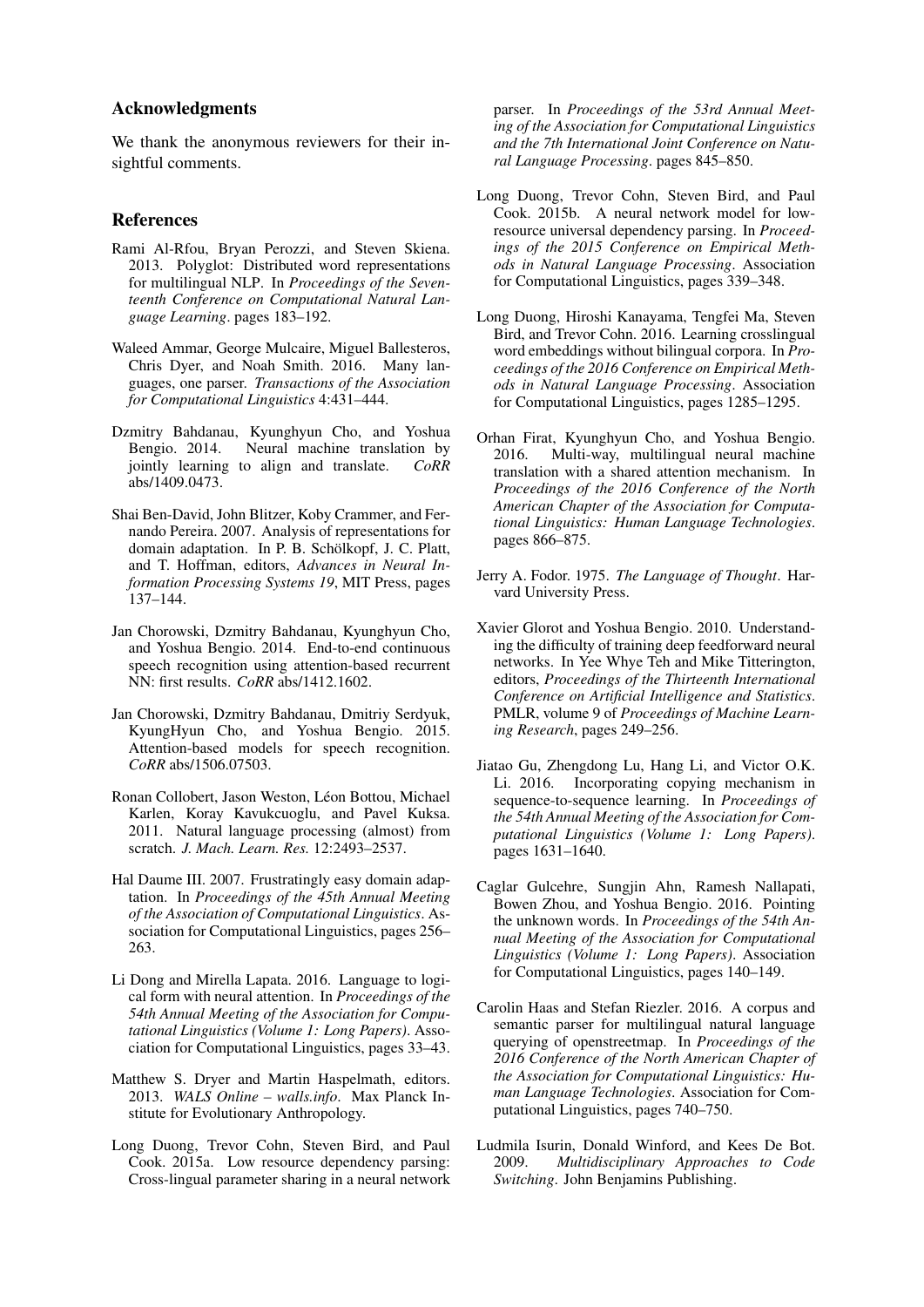- <span id="page-9-1"></span>Robin Jia and Percy Liang. 2016. Data recombination for neural semantic parsing. In *Proceedings of the 54th Annual Meeting of the Association for Computational Linguistics (Volume 1: Long Papers)*. Association for Computational Linguistics, pages 12–22.
- <span id="page-9-20"></span>Aravind K Joshi. 1982. Processing of sentences with intra-sentential code-switching. In *Proceedings of the 9th conference on Computational linguistics-Volume 1*. Academia Praha, pages 145–150.
- <span id="page-9-17"></span>David Kamholz, Jonathan Pool, and Susan Colowick. 2014. PanLex: Building a resource for panlingual lexical translation. In *Proceedings of the Ninth International Conference on Language Resources and Evaluation (LREC'14)*. European Language Resources Association, pages 3145–50.
- <span id="page-9-10"></span>Young-Bum Kim, Karl Stratos, and Ruhi Sarikaya. 2016. Frustratingly easy neural domain adaptation. In *Proceedings of COLING 2016, the 26th International Conference on Computational Linguistics: Technical Papers*. pages 387–396.
- <span id="page-9-8"></span>Tomáš Kočiský, Gábor Melis, Edward Grefenstette, Chris Dyer, Wang Ling, Phil Blunsom, and Karl Moritz Hermann. 2016. Semantic parsing with semi-supervised sequential autoencoders. In *Proceedings of the 2016 Conference on Empirical Methods in Natural Language Processing*. Association for Computational Linguistics, pages 1078–1087.
- <span id="page-9-0"></span>Tom Kwiatkowksi, Luke Zettlemoyer, Sharon Goldwater, and Mark Steedman. 2010. Inducing probabilistic CCG grammars from logical form with higherorder unification. In *Proceedings of the 2010 Conference on Empirical Methods in Natural Language Processing*. Association for Computational Linguistics, pages 1223–1233.
- <span id="page-9-9"></span>Percy Liang, Michael Jordan, and Dan Klein. 2011. Learning dependency-based compositional semantics. In *Proceedings of the 49th Annual Meeting of the Association for Computational Linguistics: Human Language Technologies*. Association for Computational Linguistics, pages 590–599.
- <span id="page-9-16"></span>Minh-Thang Luong, Quoc V. Le, Ilya Sutskever, Oriol Vinyals, and Lukasz Kaiser. 2015a. Multitask sequence to sequence learning. *CoRR* abs/1511.06114.
- <span id="page-9-2"></span>Thang Luong, Hieu Pham, and Christopher D. Manning. 2015b. Effective approaches to attentionbased neural machine translation. In *Proc. Empirical Method in Natural Language Processing (EMNLP)*. pages 1412–1421.
- <span id="page-9-19"></span>Jeff MacSwan. 2017. A multilingual perspective on translanguaging. *American Educational Research Journal* 54(1):167–201.
- <span id="page-9-4"></span>Ryan McDonald, Joakim Nivre, Yvonne Quirmbach-Brundage, Yoav Goldberg, Dipanjan Das, Kuzman Ganchev, Keith Hall, Slav Petrov, Hao Zhang, Oscar Täckström, Claudia Bedini, Núria

Bertomeu Castelló, and Jungmee Lee, 2013. Universal dependency annotation for multilingual parsing. In *Proceedings of the 51st Annual Meeting of the Association for Computational Linguistics*. pages 92–97.

- <span id="page-9-15"></span>Tomas Mikolov, Wen-tau Yih, and Geoffrey Zweig. 2013. Linguistic regularities in continuous space word representations. In *Proceedings of the 2013 Conference of the North American Chapter of the Association for Computational Linguistics: Human Language Technologies*. pages 746–751.
- <span id="page-9-6"></span>Joel Nothman, Nicky Ringland, Will Radford, Tara Murphy, and James R. Curran. 2013. Learning multilingual named entity recognition from Wikipedia. *Artificial Intelligent* 194:151–175.
- <span id="page-9-12"></span>Mohammad Pezeshki. 2015. Sequence modeling using gated recurrent neural networks. *CoRR* abs/1501.00299.
- <span id="page-9-18"></span>Shana Poplack. 2004. Code-switching. In *Soziolinguistik: an international handbook of the science of language (2nd edition)*, Walter de Gruyter, pages 589–596.
- <span id="page-9-14"></span>Nitish Srivastava, Geoffrey Hinton, Alex Krizhevsky, Ilya Sutskever, and Ruslan Salakhutdinov. 2014. Dropout: A simple way to prevent neural networks from overfitting. *Journal of Machine Learning Research* 15:1929–1958.
- <span id="page-9-3"></span>Oscar Täckström, Ryan McDonald, and Jakob Uszkoreit. 2012. Cross-lingual word clusters for direct transfer of linguistic structure. In *Proceedings of the 2012 Conference of the North American Chapter of the Association for Computational Linguistics: Human Language Technologies*. Association for Computational Linguistics, pages 477–487.
- <span id="page-9-11"></span>Jörg Tiedemann. 2014. [Rediscovering annotation](http://www.aclweb.org/anthology/C14-1175) [projection for cross-lingual parser induction.](http://www.aclweb.org/anthology/C14-1175) In *Proceedings of COLING 2014, the 25th International Conference on Computational Linguistics: Technical Papers*. Dublin City University and Association for Computational Linguistics, Dublin, Ireland, pages 1854–1864. [http://www.aclweb.org/anthology/C14-1175.](http://www.aclweb.org/anthology/C14-1175)
- <span id="page-9-13"></span>T. Tieleman and G. Hinton. 2012. Lecture 6.5— RmsProp: Divide the gradient by a running average of its recent magnitude. COURSERA: Neural Networks for Machine Learning.
- <span id="page-9-5"></span>Chen-Tse Tsai, Stephen Mayhew, and Dan Roth. 2016. Cross-lingual named entity recognition via Wikification. In *The SIGNLL Conference on Computational Natural Language Learning*.
- <span id="page-9-7"></span>Yusuke Watanabe, Kazuma Hashimoto, and Yoshimasa Tsuruoka. 2016. Domain adaptation for neural networks by parameter augmentation. In *Proceedings of the 1st Workshop on Representation Learning for NLP*. Association for Computational Linguistics, pages 249–257.